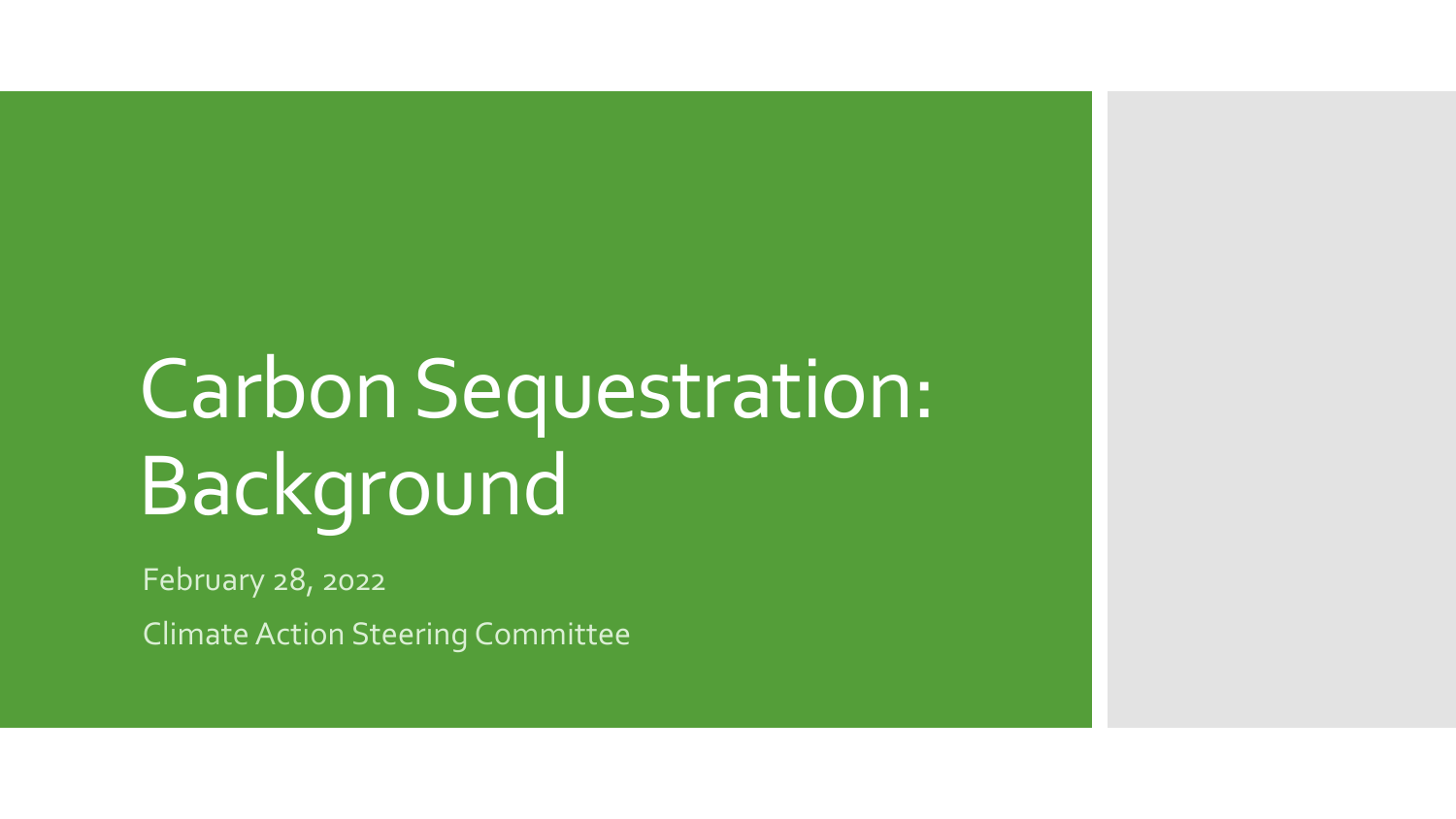What is carbon sequestration?

- Carbon sequestration is a process that removes carbon dioxide from the atmosphere and stores it in natural or artificial sinks, such as soil, vegetation, and the ocean.
- Other terms: carbon dioxide removal (CDR), carbon or emissions offsets, and negative emissions technologies (NETs)
- Types of carbon sequestration
	- Oceanic (blue carbon)
	- Geologic
	- Terrestrial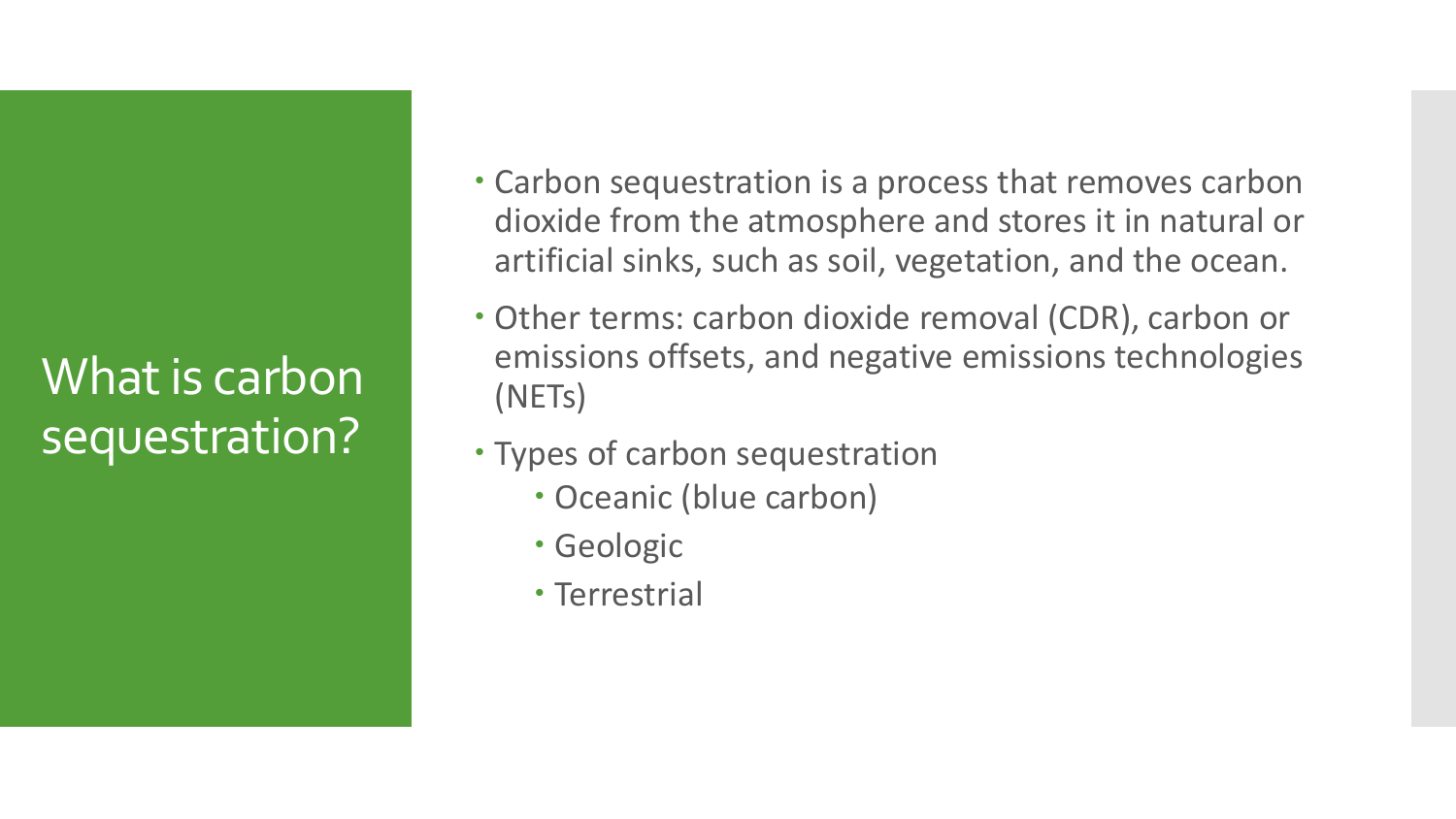### What is carbon sequestration?

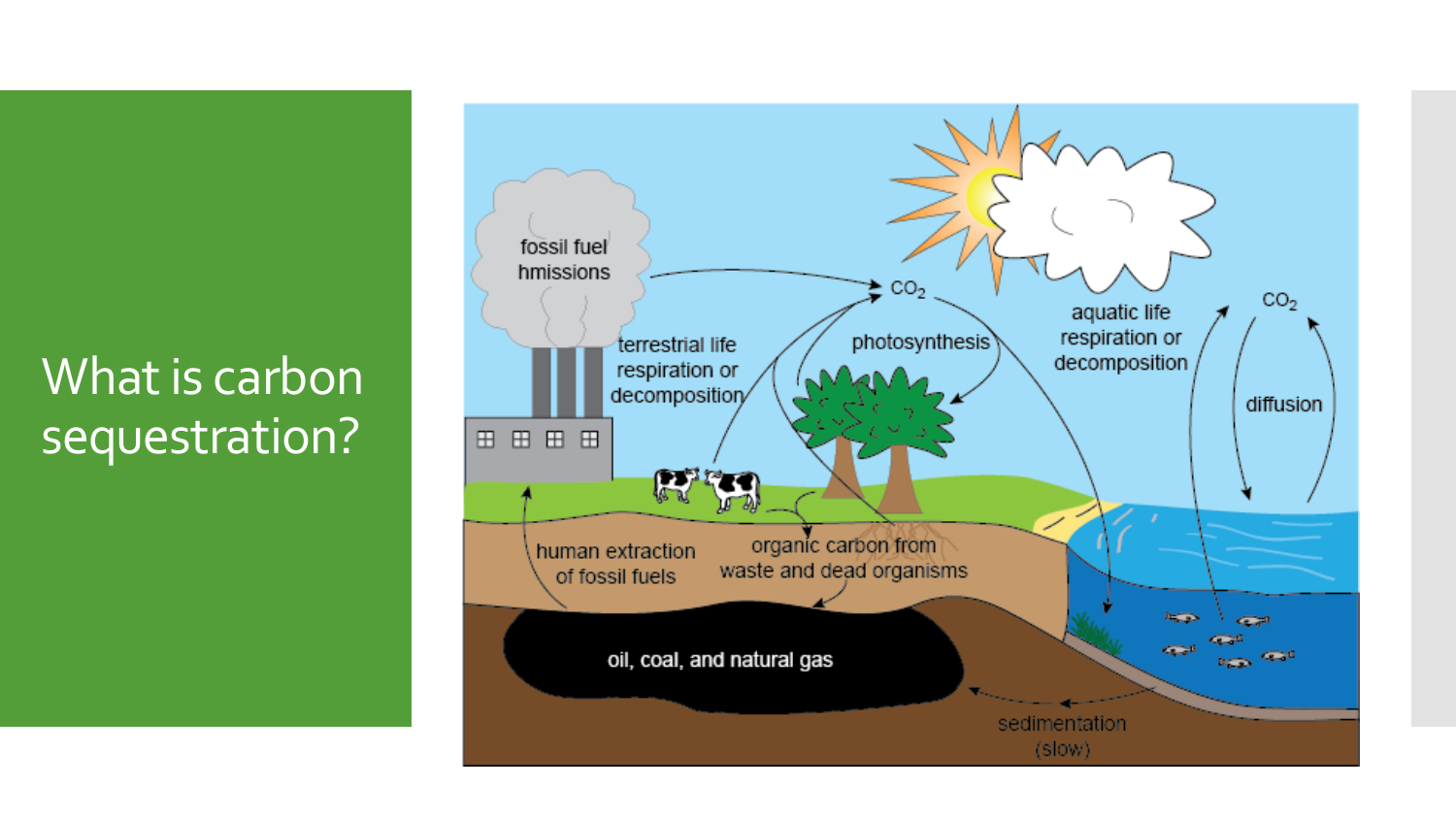What is the role of carbon sequestration in climate mitigation?

- **IPCC:** carbon sequestration will be necessary to meet all modeled pathways to international climate targets
- **· Benefits** 
	- Offsets direct emissions helps address overshoot
	- Environmental co-benefits
- **Criticisms**
	- Long-term effects and effectiveness unknown
	- Distracts from emissions reduction
	- Equity and environmental justice concerns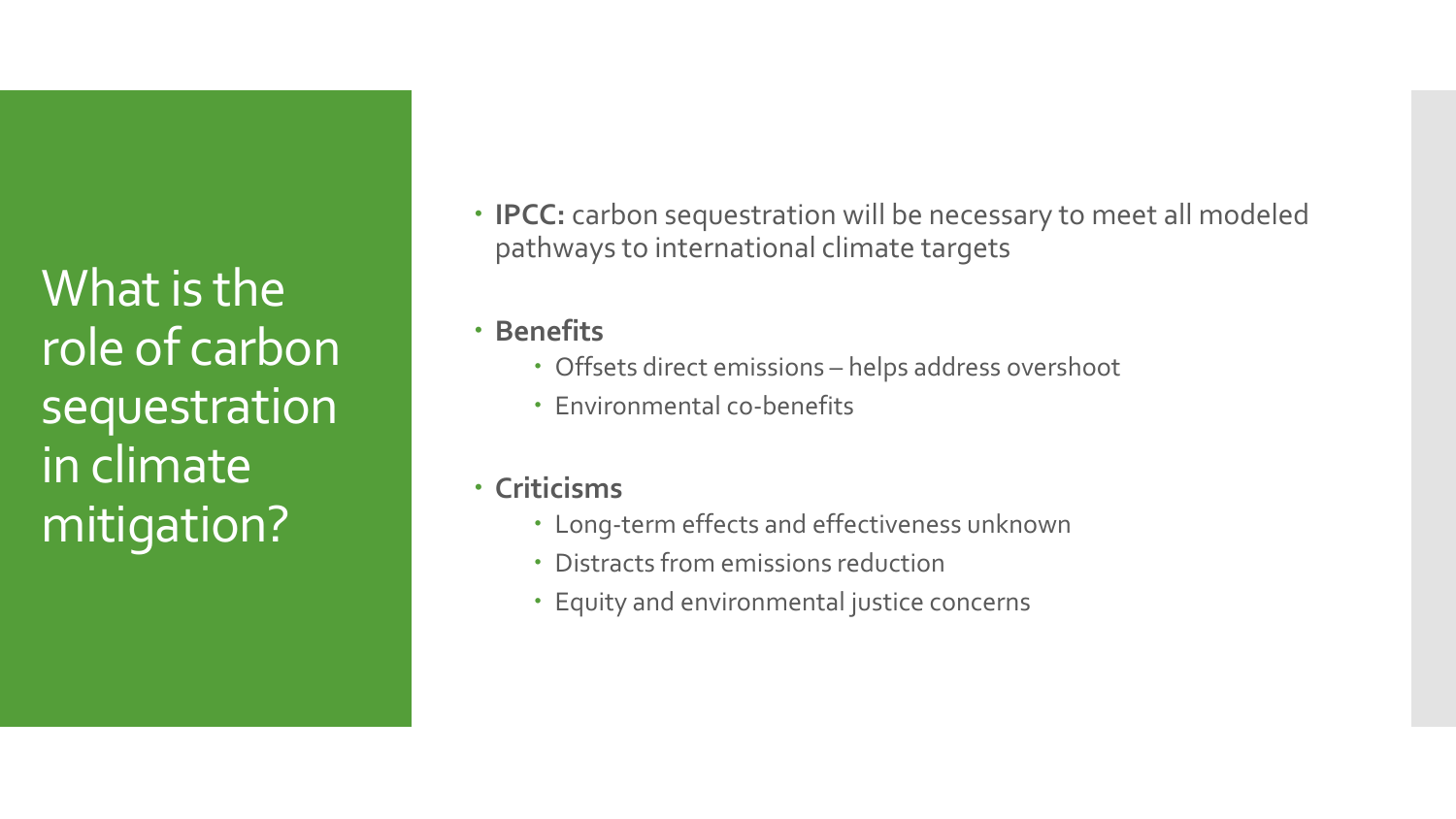What is the role of carbon sequestration in the TCMP?

- **Strategies**
	- *Strategy A2*: Support agricultural practices that sequester carbon.
	- *Strategy A5-A7*: Preserve tree canopy and manage forests and prairies to sequester carbon.
- **Sequestration Types**
	- Regenerative Agriculture
	- Afforestation/Reforestation
		- Rural areas
		- Urban areas
	- Prairie Preservation and Restoration
- **Assumptions**
	- Sequestration will be used to offset countywide emissions
	- NOT traded for emissions occurring outside Thurston County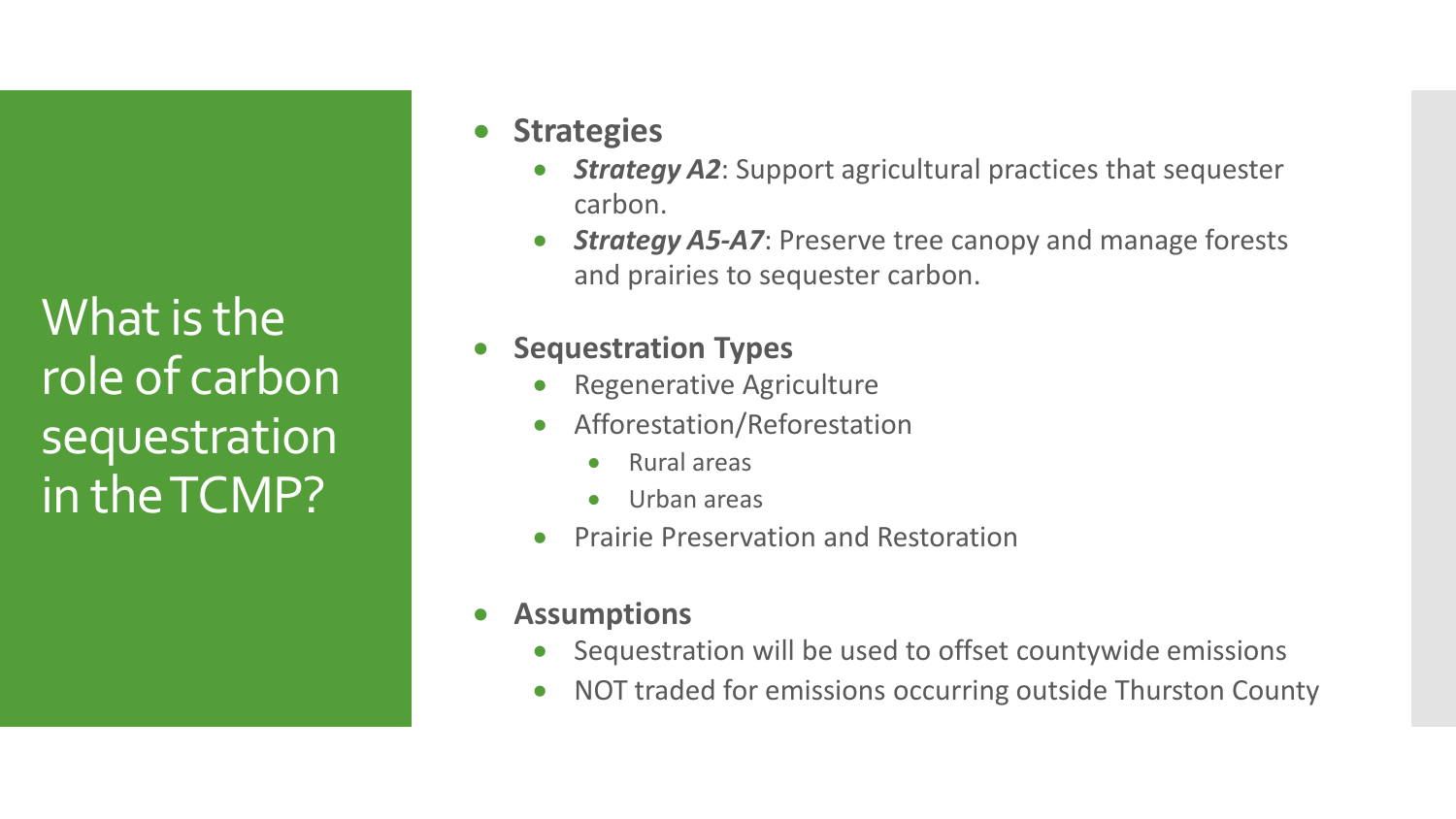What is the role of carbon sequestration in the TCMP?

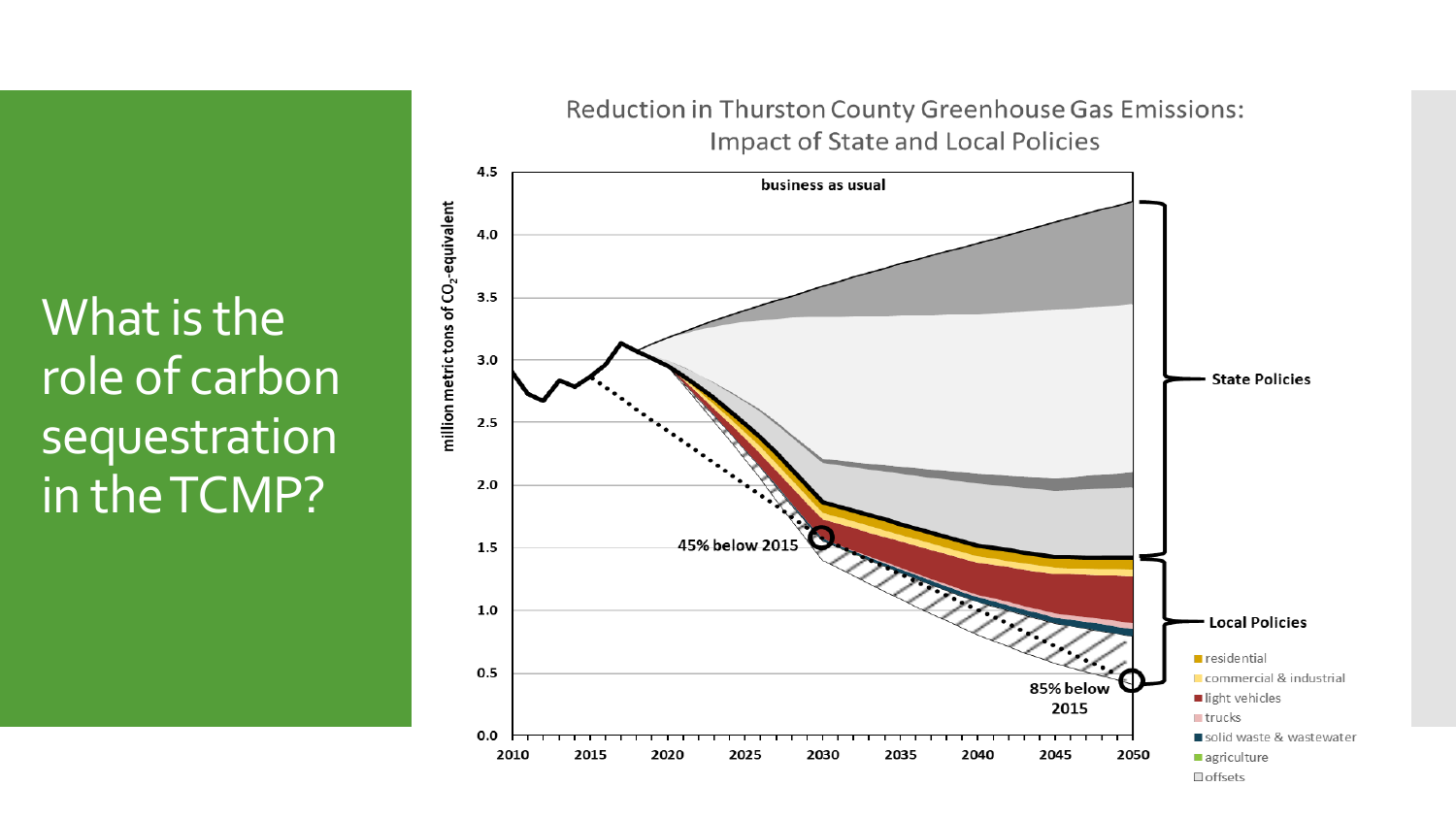What is the role of carbon sequestration in the TCMP?

| 2020 Scenario Analysis                                  | (million<br>mtCO2e) | Portion of 2050<br>Emission<br><b>Reductions</b> |
|---------------------------------------------------------|---------------------|--------------------------------------------------|
| <b>State Actions (CETA, building</b><br>code, ZEV, etc) | 2.87                | 74%                                              |
| <b>Local Emission Reduction</b><br><b>Actions</b>       | .63                 | 16%                                              |
| <b>Local Sequestration Offsets</b>                      | .38                 | 10%                                              |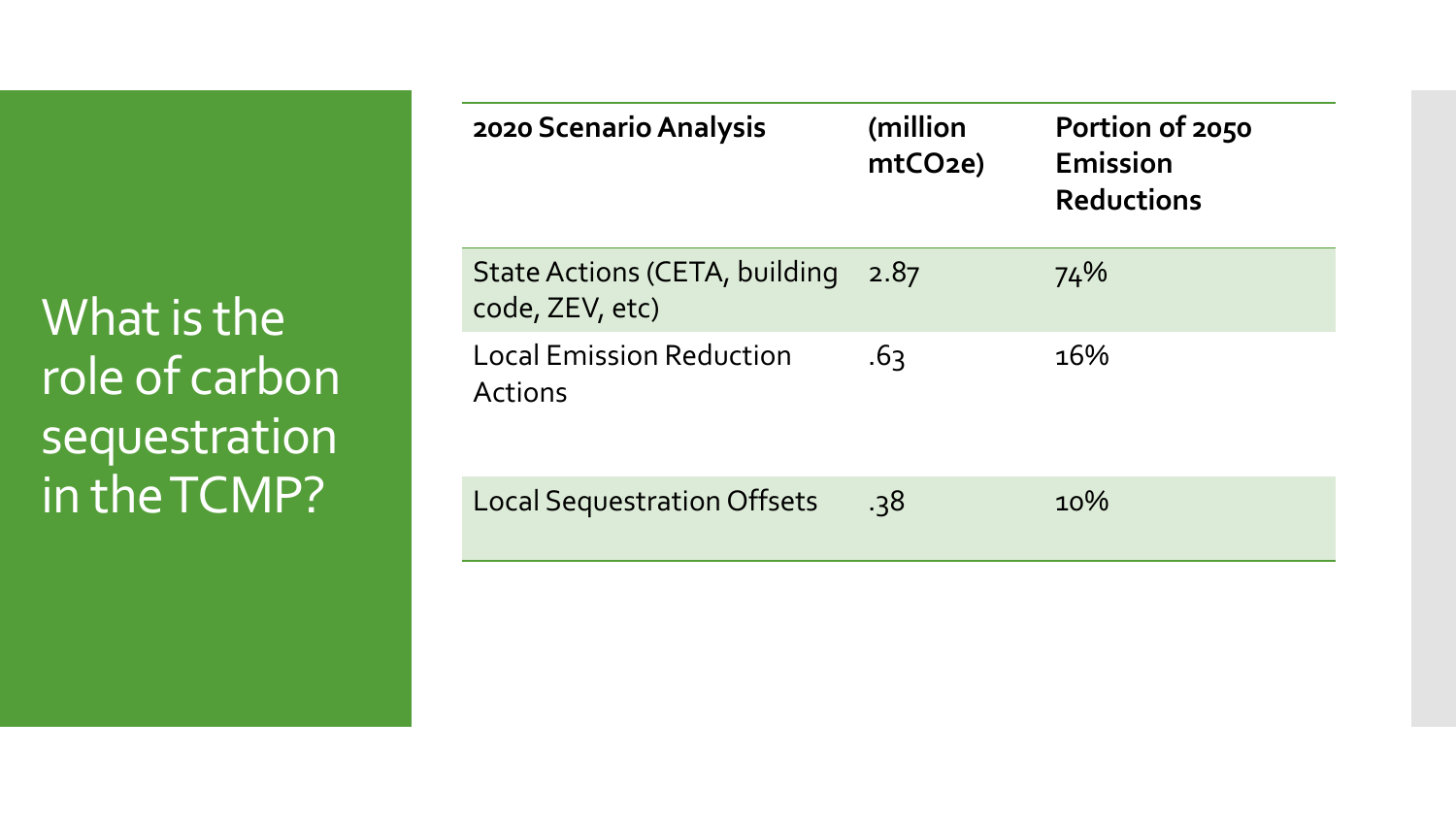What is the role of carbon sequestration in the TCMP?

**Target**: Sequester 380,000 tons CO2e by 2050

#### **Modeled**

- Agricultural soil carbon: **3,300 tCO2e/year**
- Afforestation/Reforestation: **376,300 t tCO2e/year**
- **Not Modeled**
	- Existing trees or other ecosystems
	- Prairies
	- Urban trees
	- Changes in land use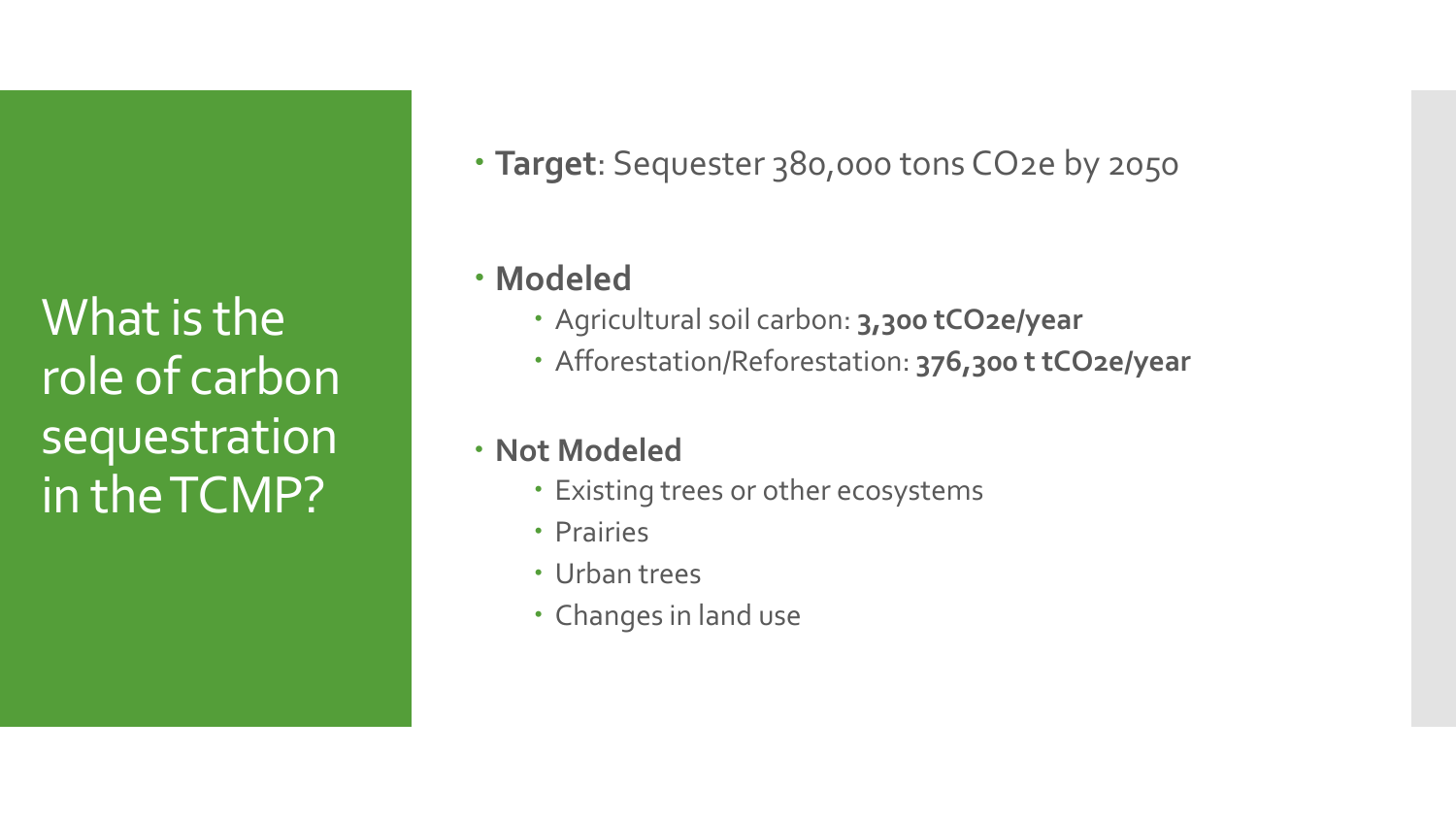## Who else is working on this?

# Federal

#### Key land-related emissions and removals in the United States GHG Inventory, Year 2019

*Note: A positive number denotes emissions, negative numbers are removals (i.e., CO2 sequestration)*

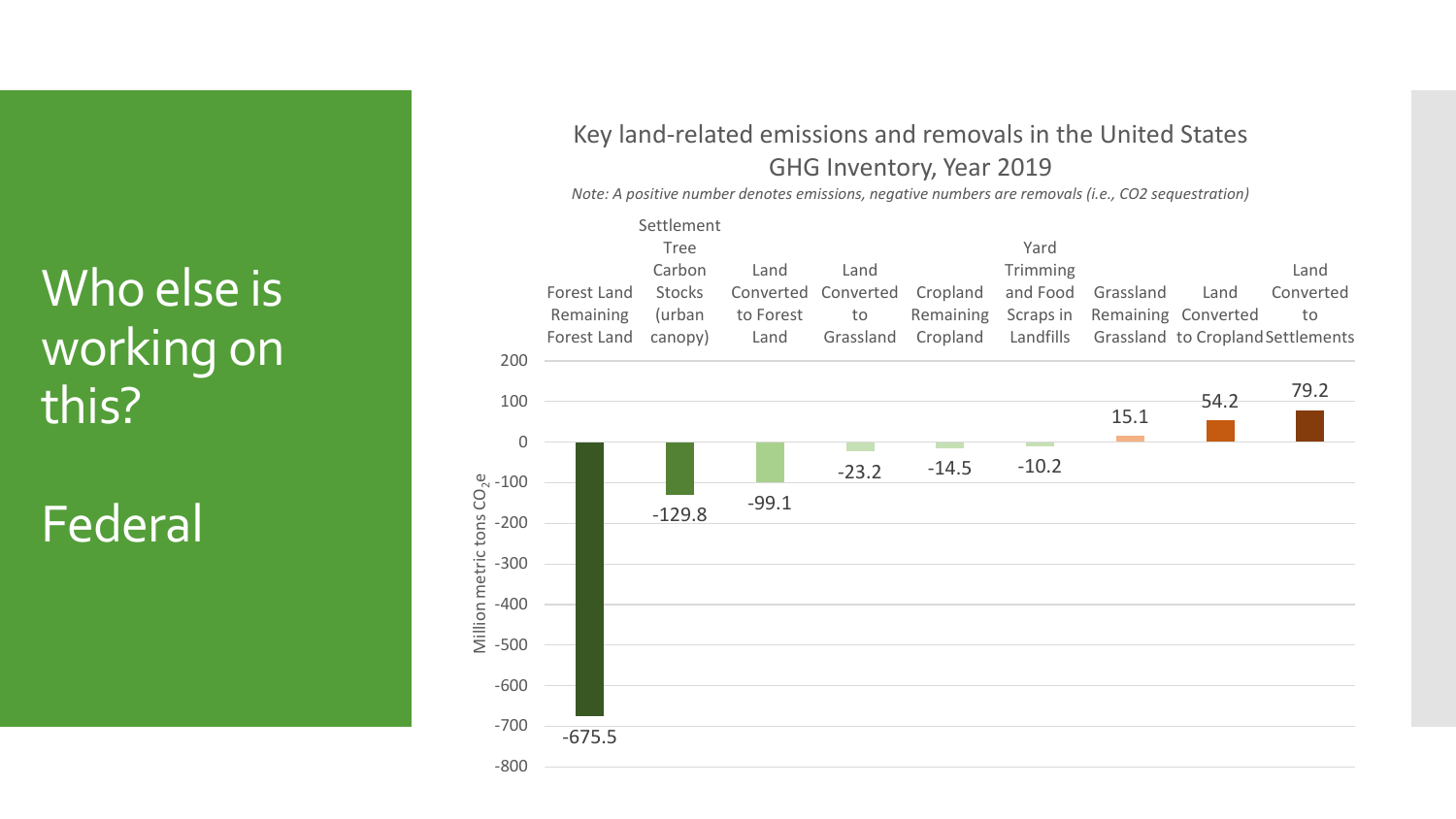Who else is working on this?

**State** 

#### Washington Forest Carbon Inventory

270 million mtC stored in existing forest land statewide



Figure 4.16. Washington average aboveground live tree carbon (megagrams per hectare) by county, 2007-2016. Map depicts only the live tree carbon pool (extracted from Palmer et al. 2019, Figure 17)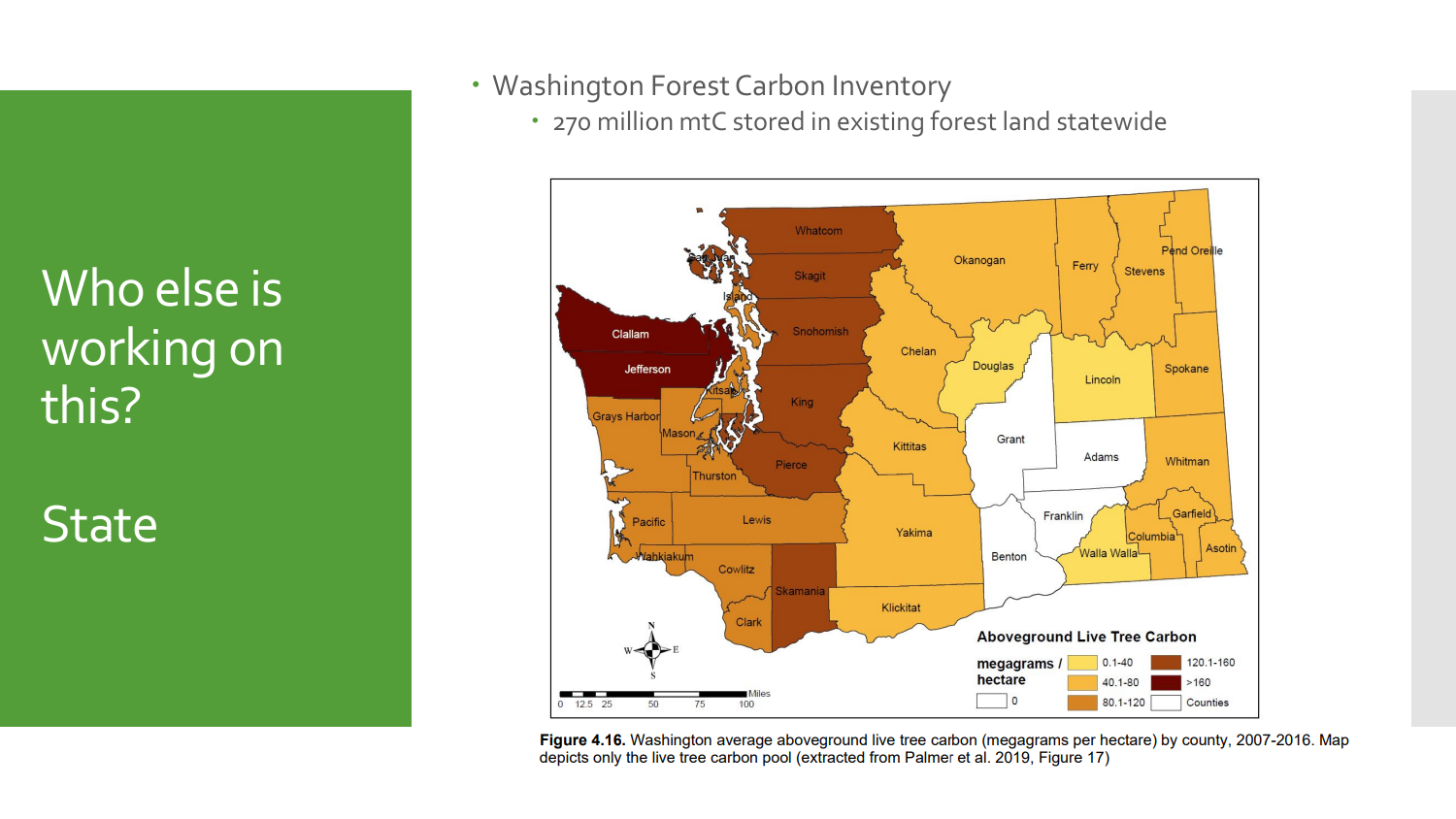Who else is working on this?

**State** 

#### **Department of Natural Resources**

- Climate Resilience Plan (2020) and Forest Action Plan (2020)
- Small Forest Landowner and Stewardship Program
- Urban and Community Forest Program

#### **Washington State Conservation Commission**

- Voluntary Stewardship Program
- Sustainable Farms and Fields Program (unfunded)

#### **Climate Commitment Act (Ecology)**

Will include carbon offsets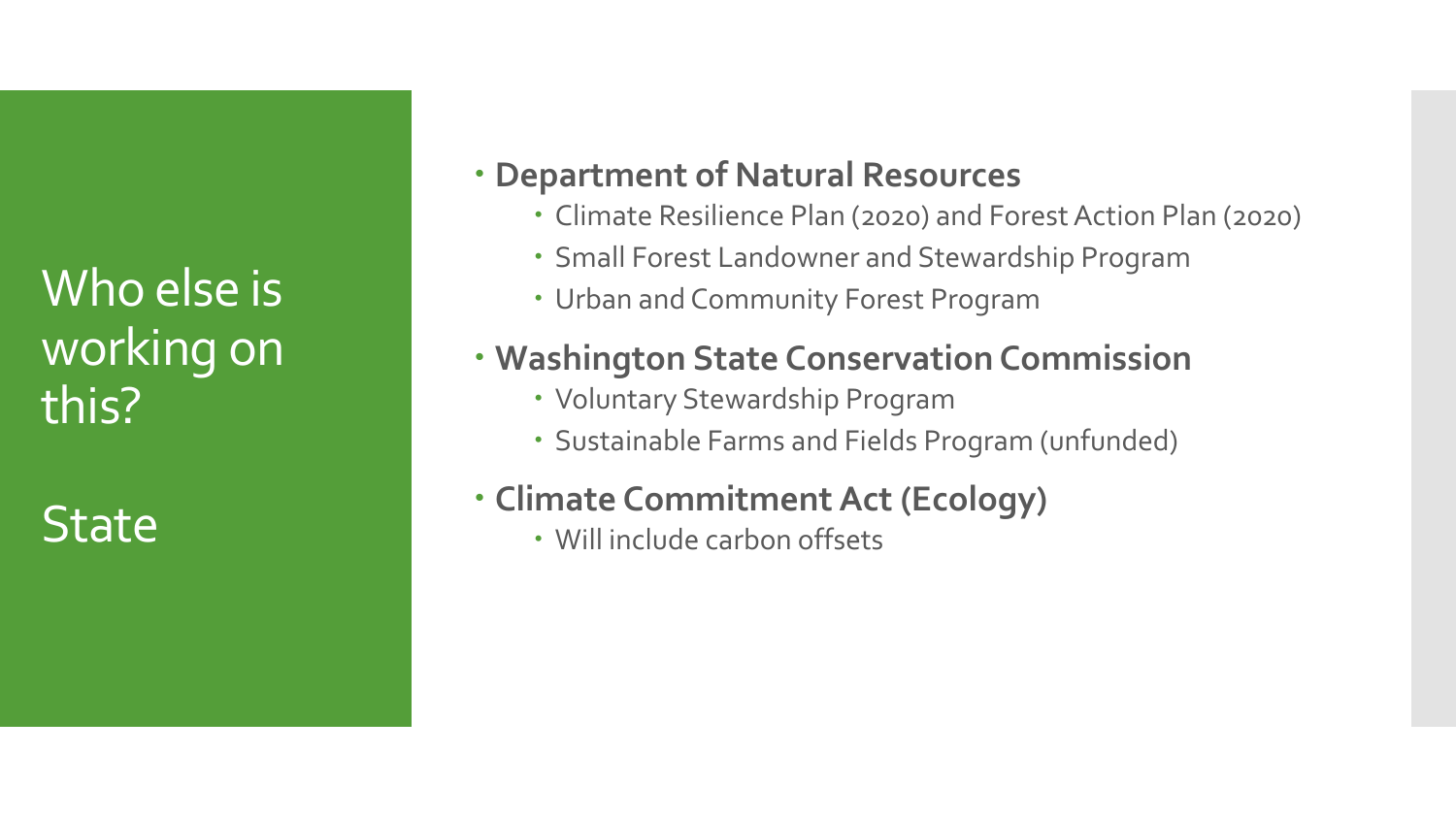### Case Studies

### **Carbon Credit Programs**

- King County Forest Carbon Program (today's speaker)
- Pierce Conservation District
- Nisqually Community Forest

### **Urban Forest Management**

- Tucson Million Trees
- Tacoma Urban Forest Management Plan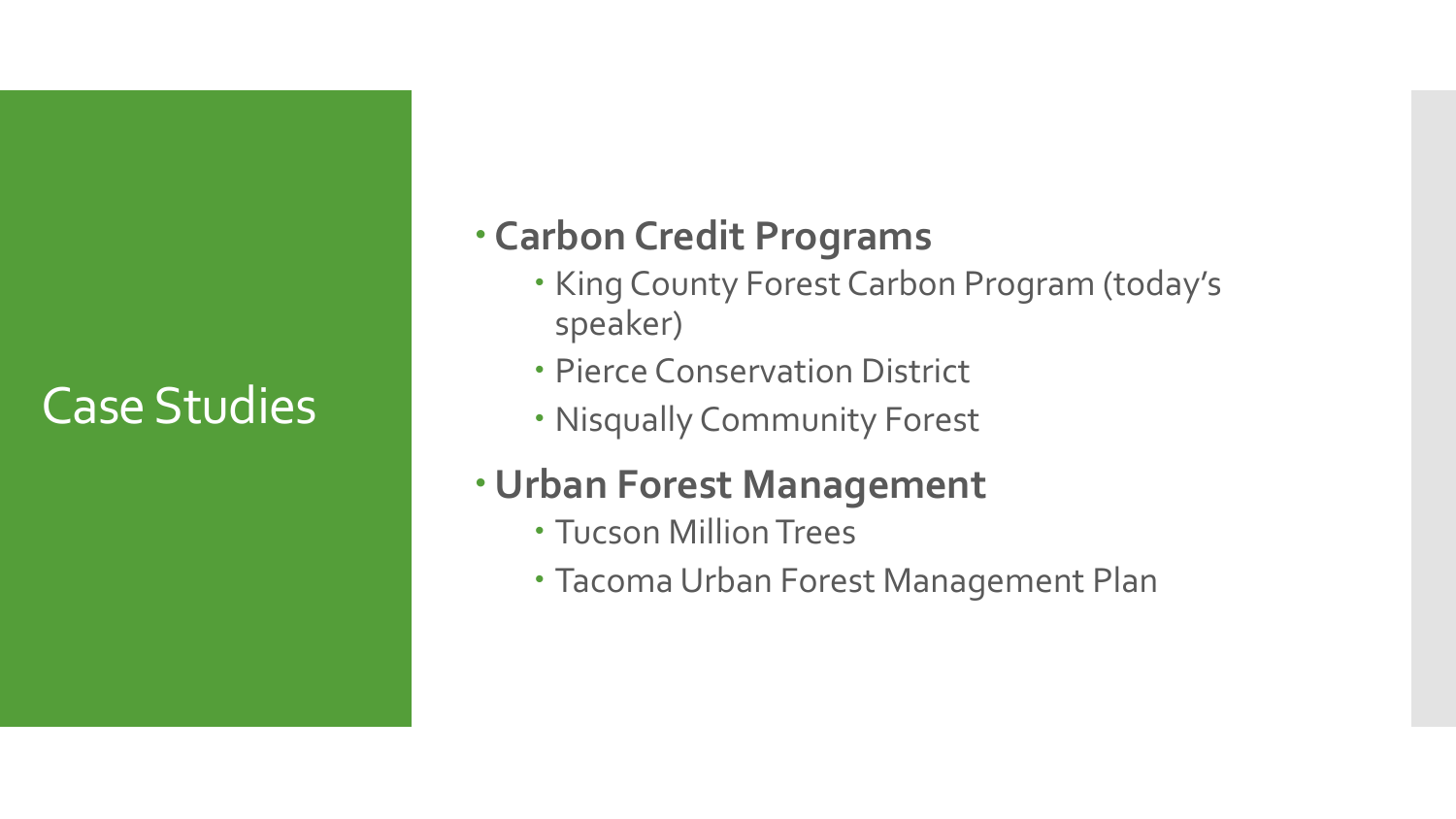### Case Studies

#### **Common Themes**

- Partnerships help make efficient use of resources
- Programs designed serve multiple goals (public health, stormwater, equity, cooling)
- Tracking for sequestration adds administrative complexity
- Community engagement before initiating program
- Seed funding grants for pilot effort to get started; utilities for ongoing
- Consider benefits to marginalized and disadvantaged communities in program design